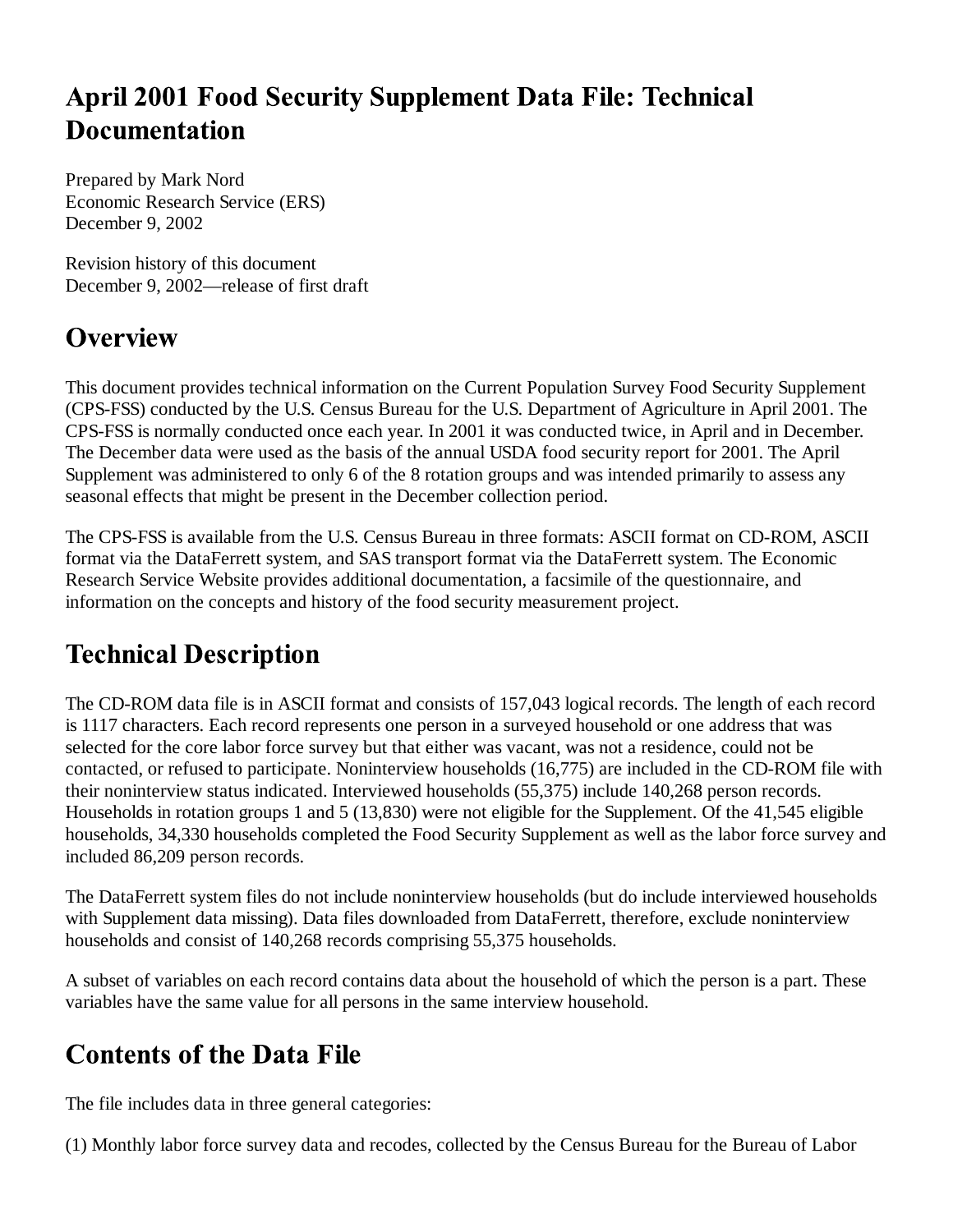Statistics. These variables are described briefly in the data dictionary. For concepts and definitions underlying these data, users should refer to the technical documentation for the CPS monthly labor force data available from the Bureau of Labor Statistics. Included are geographic, demographic, income, and employment data that may be of interest to those analyzing the Food Security Supplement data.

(2) Food Security Supplement data, collected by the Census Bureau for the United States Department of Agriculture. These data consist of answers by household respondents to questions about household food expenditures, use of food assistance programs, and experiences and behaviors related to food security, food insecurity, and hunger. All of the Food Security Supplement data are household-level data except for the Supplement person weight.

(3) Food security and hunger scale and status indicators calculated from the Food Security Supplement data by the Economic Research Service of the U. S. Department of Agriculture. These indicate the screening status of the household, as well as continuous and categorical measures of food security status. They are all household-level variables.

### **Contents of the Food Security Supplement Questionnaire**

A facsimile of the Food Security Supplement questionnaire is available on the ERS website and on the public-use data file CD-ROM available from the Census Bureau. Variable names in the data dictionary generally consist of the prefix HE (household variable, edited) followed by the question number from the questionnaire. The major sections are as follows:

(1) Food Spending (HES1A-HES8).

(2) Food Assistance Program Participation (HES9-HESP9).

(3) Food Sufficiency and Food Security (HESS1-HESSHM5). This section includes the 18 food security and hunger questions that are used to calculate the Household Food Security Scale.

(4) Ways of Avoiding or Ameliorating Food Deprivation - Coping Strategies (HESC1-HESC4).

(5) Minimum Food Spending Needed (HES10-HES12)

#### **Changes from Previous Years' Food Security Supplements**

The following changes were introduced in the April 2001 Food Security Supplement:

• Discontinued the split ballot test of variants of the first three questions in the food security scale (HESS2A, HESS3A, and HESS4A) conducted in 2000 for households in rotation 8.

• Continued the split ballot test of follow-ups to six questions in the hunger and severe hunger series (HESHF2A, HESHF3A, HESHF4A, HESSHF1A, HESSHF2A, HESSHF4A) initiated in 2000 for households in rotation 8. The test question asks, "In months when [behavior or experience occurred], how many days did this usually happen?" The corresponding 30-day followup questions for these households were skipped.

• Added to the data file three variables describing the household's food security during the 30 days prior to the survey (HRFS30M1, HRFS30M2, HRFS30M3). These variables are based on the 30-Day Household Food Security Scale described in A 30-Day Food Security Scale for Current Population Survey Food Security Supplement Data (E-FAN-02-015, Economic Research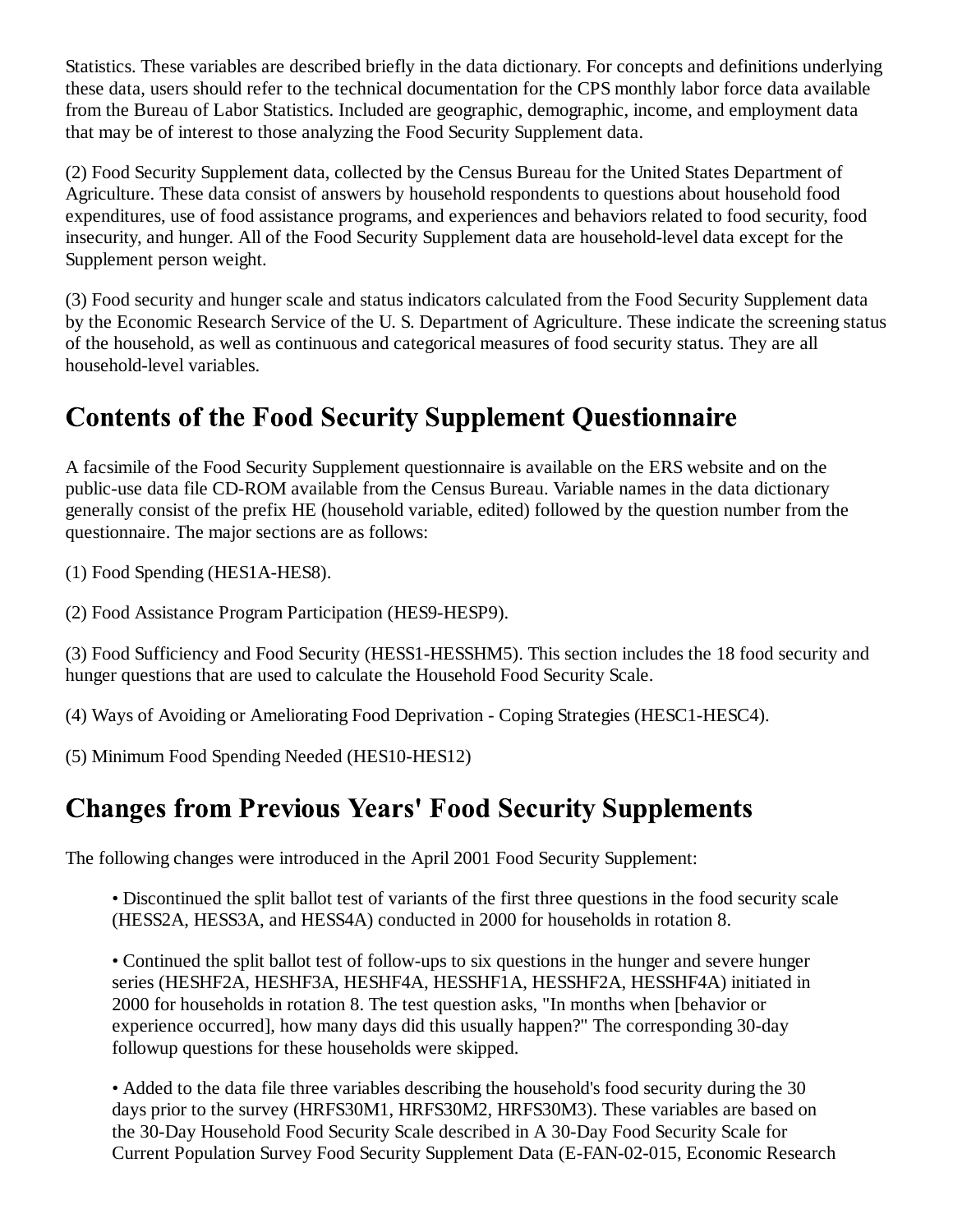Service, USDA, August 2002). The scale is calculated from responses to questions that were already included in the Supplement and did not require any changes to the questionnaire.

#### **Screening of the Food Security Supplement**

The Food Security Supplement includes several screens to reduce respondent burden and to avoid embarrassing respondents by asking them questions that are inappropriate given other information they have provided in the survey. The screener variables use information from the monthly labor force core data as well as from the Food Security Supplement. Households with incomes above 185 percent of the poverty threshold (HRPOOR=2, estimated from HUFAMINC and HRNUMHOU) that responded "no" to HES9 were not asked the questions on participation in food assistance programs. Households with income above 185 percent of poverty that registered no indication of food stress on HES9 or HESS1 were not asked the rest of the questions in the "Food Sufficiency and Food Security" section or those in the "Ways of Avoiding or Ameliorating Food Deprivation" section. There are also two "internal" screeners in the main food security section (the questions that are used to calculate the Household Food Security Scale). This series of questions is divided into three blocks. After each of the first two blocks, households that registered no indication of food stress in the preceding block are skipped over the rest of the "Food Sufficiency and Food Security" section.

The screening rules that determine whether a household was asked the questions in the food security scale varied somewhat during the first four years of fielding the Food Security Supplement. These different screening procedures biased estimated prevalences of food insecurity and hunger differently in each year. Adjustments must be made for these differences to compare prevalences of food security and hunger across years. This topic is discussed further below under the heading "Food Security Scales and Screener Variables."

Screeners also were applied based on whether the household included any children, so that households without children were not asked questions that refer specifically to children. For this purpose, persons 17 or younger are classified as children except those who are household reference persons or spouses of household reference persons (PERRP=1, 2, or 3).

# **Food Security Scales and Screener Variables**

The main purpose of the Food Security Supplement is to provide information about food security, food insecurity, and hunger in the nation's households. Several variables are provided in the data file that identify the food security status of each household during the 12 months or 30 days prior to the survey. All of these variables are based on responses to a set or subset of 18 questions in the Supplement that are indicators of food insecurity and hunger or to follow-up questions that ask about occurrence of these conditions during the 30 days prior to the survey. The variables are as follows:

- Household Food Security Scale, 12-Month Reference Period
- HRFS12M1 is a categorical variable based on the scale score (HRFS12M4) that classifies households in three categories: food secure, food insecure without hunger, and food insecure with hunger.

• HRFS12M2 is the same as HRFS12M1 except that the food-insecure-with-hunger category is subdivided to level 1 and level 2 hunger. The level 2 hunger category corresponds operationally with the "Severe Hunger" category described in *Household Food Security in the United States in 1995: Summary Report of the Food Security Measurement Project* and with the "Food Insecure with Hunger (Severe)" category described in *Guide to Measuring Household Food Security –*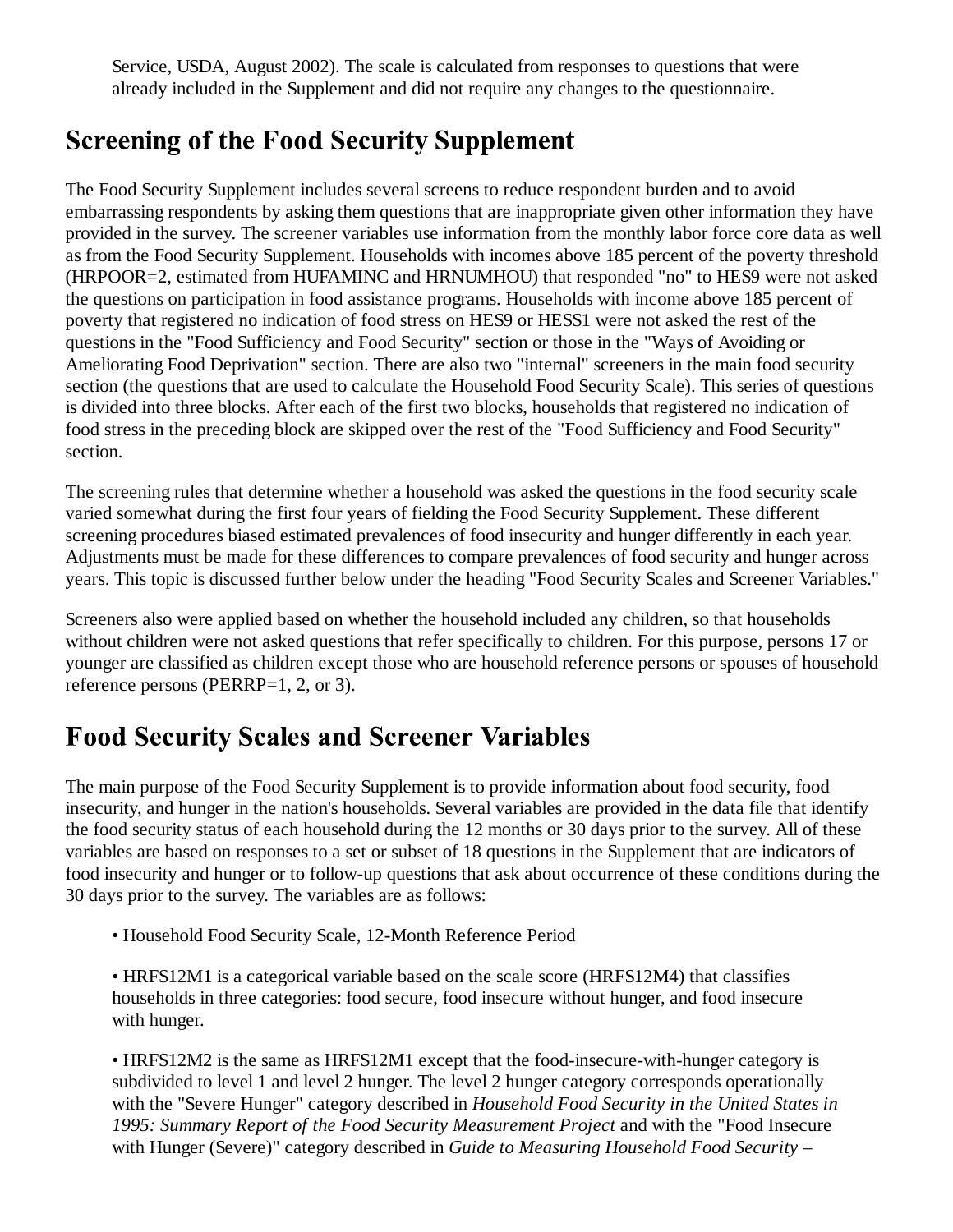*2000*, both published by the Food and Nutrition Service.

• HRFS12M3 is the raw score—a count of the number of questions in the 12-month Household Food Security Scale affirmed by the household respondent

• HRFS12M4 is the scale score, a continuous score based on fitting the data to a single parameter Rasch model using item calibrations calculated from the 1998 data. Computed values range from about 1 to 14. Scale scores for households that affirmed no items cannot be calculated within the Rasch model. These households are food secure, but the degree of their food security is not known and may vary widely from household to household. They are assigned scale scores of 6 to remind users that they require special handling in analyses that assume linearity of the scale scores.

• Children's Food Security Scale, 12-Month Reference Period. A second set of food security status variables indicating the level of food stress among children in the household is calculated from responses to the eight questions in the scale that ask specifically about conditions among the children.

- HRFS12M5 (two category children's hunger status indicator).
- HRFS12M6 (raw score)
- HRFS12M7 (Rasch based scale score)

• Household Food Security Scale, 30-Day Reference Period. The 30-Day Household Food Security Scale is similar to the corresponding 12-month scale except that it reflects conditions during the 30 days prior to the survey rather than those occurring at any time during the year. However, the 30-day scale does not measure food insecurity in the lower ranges of severity measured by the 12-month scale. Thus, a substantial proportion of households that were food insecure without hunger during the 30 days prior to the survey are not identified as food insecure by the 30-day scale. The 30-day food security variables are coded missing (-1) for households in rotation 8. The 30-day follow-up questions were not administered to those households because of a split-ballot test of experimental follow-up questions. (See section below for information on appropriate weights for these variables.)

- HRFS30M1 (three-category 30-day food security status indicator)
- HRFS30M2 (raw score)
- HRFS30M3 (Rasch-based scale score)

• Household Food Security Scale, 12-Month Reference Period, Adjusted for Comparability across All Years. The food security variables described above are based on responses to the food security indicator questions as they were administered in the April 2001 survey. They are directly comparable to the corresponding variables in CPS-FSS conducted in August 1998 and later. A second set of food security scale and status variables for the 12-Month Household Food Security Scale are provided to facilitate comparisons to years prior to 1998. These "common screen" variables are adjusted for interyear differences in survey screening procedures and are comparable to corresponding variables in all earlier years' CPS-FSS data files. Prevalence estimates based on these common-screen variables are comparable across all survey years.

- HRFS12C1 (three category food security status indicator)
- HRFS12C2 (four category food security status indicator)
- HRFS12C3 (raw score)
- HRFS12C4 (Rasch based scale score)

Common-screen adjusted variables are not provided for the children's food security variables or for the 30-day household food security variables. Adjustment of the Children's Food Security Scale variables for screening differences is not necessary. The effects of the different screening procedures on the measured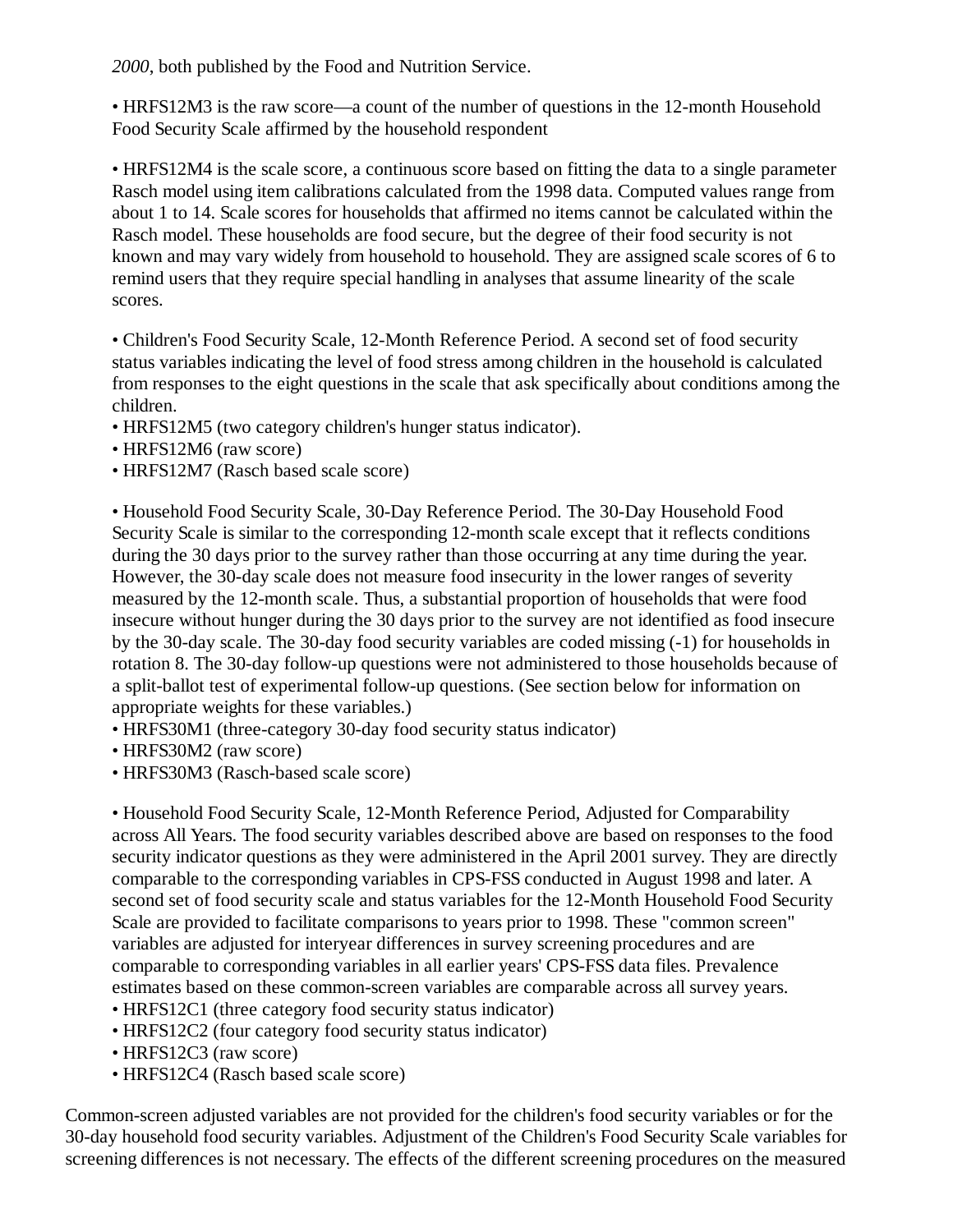prevalence of hunger among children are negligible and the effects on the measured prevalence of food insecurity at lower levels of severity among children are small. Effects of screening differences across years on 30-day prevalence rates have not been studied, but are expected to be small or negligible at the hunger threshold and modest at the lowest measured level of food insecurity. Users can adjust either of these variables for screening differences using the screen variables described below.

Two screener status variables are provided. HRFS12MS refers to screening status under the screen that was applied when the survey was administered (the "maximum-sample screen.") The variable indicates whether the household was screened out at the initial screen (before the first of the 18 scale questions), or was screened out after the first or second blocks of questions, or was not screened out and was asked all questions. Households that were screened out at the initial screen without giving a valid response to either screening question, or who were screened out after the first or second block without having given a valid response to any of the questions in the scale are coded as "Missing" (-5) on HRFS12MS. The corresponding food security scale and status variables for these households (HRFS12M1 through HRFS12M7 and HRFS30M1 through M3) are coded as "No Response" (-9).

HRFS12CS refers to screening status under the 1995-2001 common screen. Categories are the same as for the maximum-sample screen variable, and households that would have been screened out with no valid responses to any of the indicator questions under the common screen are coded as "Missing" (-5). Common-screen food security scale and status variables (HRFS12C1 through HRFS12C4) for these households are coded as "No Response" (-9).

## **Constructing Household Characteristics from Person Records**

To compute some household characteristics such as household size, presence of children, or presence of elderly members, it is necessary to identify the records of all persons in the same household. Households are uniquely and completely identified by State of residence (GESTCEN), household identifier (HRHHID), and household serial suffix (HSERSUF). Sort records within households by PERRP if the household reference person record must be the first record in the household. To match to other months' CPS files, add the HRMIS variable to the household identification, adjusting one of the files for the difference in survey month. For matching to the March Annual Demographic Supplement, HRSERSUF may need to be recoded.

### **Weights-Estimating Population Distributions of Person and Household Characteristics**

The CPS is a complex probability sample, and interviewed households as well as persons in those households are assigned weights so that the full interviewed sample represents the total national noninstitutionalized population. Initial weights are assigned based on probability of selection into the sample, and weights are then adjusted iteratively to match population controls for selected demographic characteristics at State and national levels. There are two sets of household and person weights in this data file: (1) labor force survey weights, (2) Food Security Supplement weights.

The labor force survey weights, HWHHWGT for households and PWSSWGT for persons, are positive for persons in all interviewed households (except that person weights for persons in the armed forces are zero or missing). These weights would be appropriate for analyzing whether households or persons who completed the Supplement differed from those who declined to complete the Supplement.

Households in rotations 1 and 5 were ineligible for the Supplement in April 2001, and about 18 percent of eligible households completed the core labor force survey but declined to complete the Food Security Supplement. The Supplement weights, HHSUPWGT for households and PWSUPWGT for persons, are